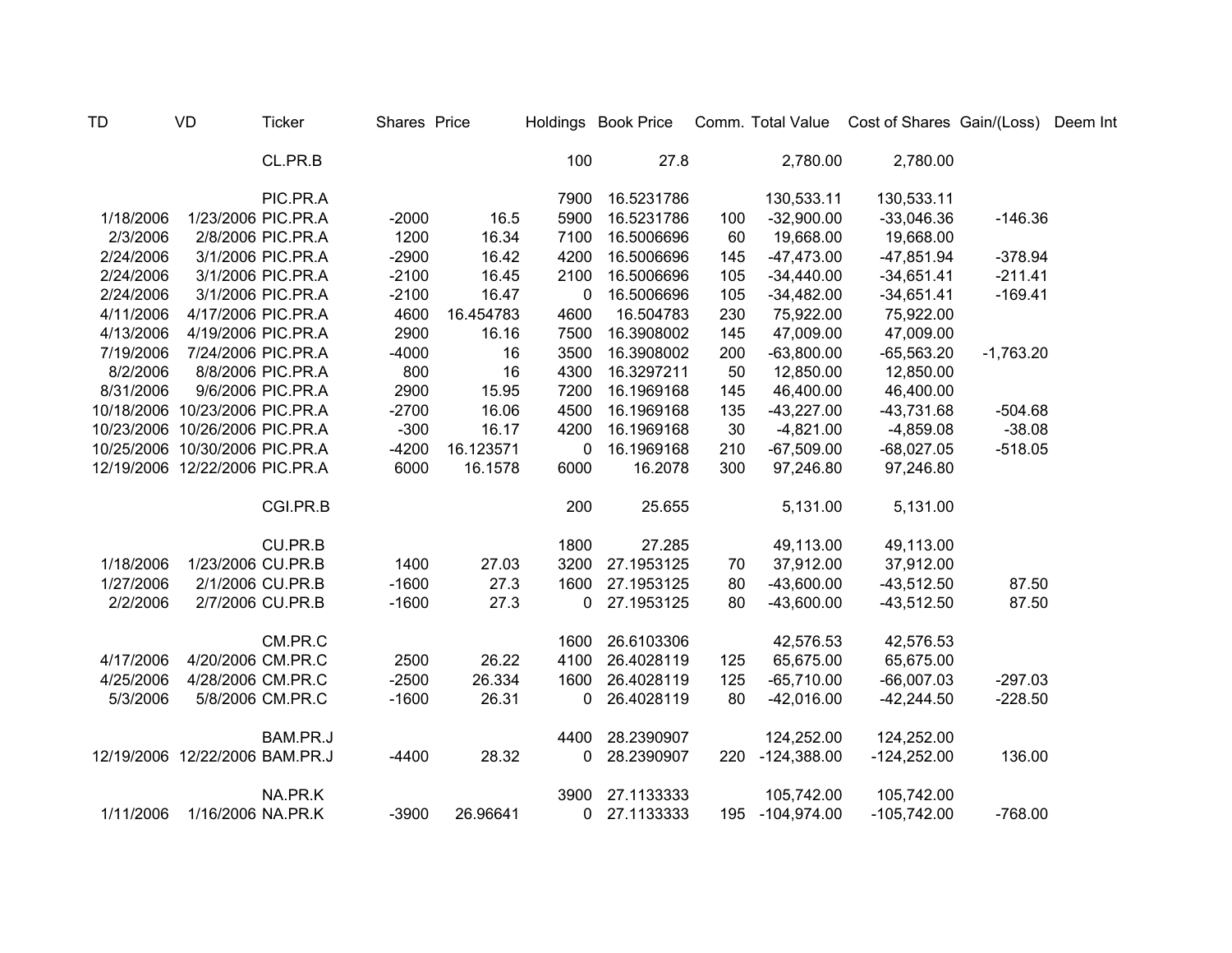| 1/23/2006 | 1/26/2006 NA.PR.K  | 100     | 26.97     | 100         | 27.27      | 30  | 2,727.00     | 2,727.00     |           |
|-----------|--------------------|---------|-----------|-------------|------------|-----|--------------|--------------|-----------|
|           | PWF.PR.I           |         |           | 3800        | 27.218134  |     | 103,428.91   | 103,428.91   |           |
| 2/2/2006  | 2/7/2006 PWF.PR.I  | $-1600$ | 27.01     | 2200        | 27.218134  | 80  | $-43,136.00$ | $-43,549.01$ | $-413.01$ |
| 2/6/2006  | 2/9/2006 PWF.PR.I  | $-2200$ | 27.067727 | 0           | 27.218134  | 110 | $-59,439.00$ | $-59,879.89$ | $-440.90$ |
| 1/11/2006 | 1/16/2005 IGM.PR.A | 3700    | 28.775676 | 3700        | 28.825676  | 185 | 106,655.00   | 106,655.00   |           |
| 3/7/2006  | 3/10/2006 IGM.PR.A | $-200$  | 28.8      | 3500        | 28.825676  | 50  | $-5,710.00$  | $-5,765.14$  | $-55.14$  |
| 3/8/2006  | 3/13/2006 IGM.PR.A | $-200$  | 28.78     | 3300        | 28.825676  | 50  | $-5,706.00$  | $-5,765.14$  | $-59.14$  |
| 3/10/2006 | 3/15/2006 IGM.PR.A | $-100$  | 28.85     | 3200        | 28.825676  | 50  | $-2,835.00$  | $-2,882.57$  | $-47.57$  |
| 3/13/2006 | 3/16/2006 IGM.PR.A | $-300$  | 28.64     | 2900        | 28.825676  | 50  | $-8,542.00$  | $-8,647.70$  | $-105.70$ |
| 3/16/2006 | 3/21/2006 IGM.PR.A | $-200$  | 28.64     | 2700        | 28.825676  | 50  | $-5,678.00$  | $-5,765.14$  | $-87.14$  |
| 3/17/2006 | 3/22/2006 IGM.PR.A | $-1000$ | 28.59     | 1700        | 28.825676  | 50  | $-28,540.00$ | $-28,825.68$ | $-285.68$ |
| 3/20/2006 | 3/23/2006 IGM.PR.A | $-1000$ | 28.62     | 700         | 28.825676  | 50  | $-28,570.00$ | $-28,825.68$ | $-255.68$ |
| 4/13/2006 | 4/19/2006 IGM.PR.A | $-700$  | 28.708571 | 0           | 28.825676  | 35  | $-20,061.00$ | $-20,177.97$ | $-116.97$ |
| 1/23/2006 | 1/26/2006 WFS.PR.A | 2000    | 10.91     | 2000        | 10.96      | 100 | 21,920.00    | 21,920.00    |           |
| 2/3/2006  | 2/8/2006 WFS.PR.A  | $-2000$ | 11.1      | 0           | 10.96      | 100 | $-22,100.00$ | $-21,920.00$ | 180.00    |
| 3/8/2006  | 3/13/2006 WFS.PR.A | 400     | 10.85     | 400         | 10.975     | 50  | 4,390.00     | 4,390.00     |           |
| 7/19/2006 | 7/24/2006 WFS.PR.A | 6000    | 10.53     | 6400        | 10.6046875 | 300 | 63,480.00    | 63,480.00    |           |
| 7/26/2006 | 7/31/2006 WFS.PR.A | 300     | 10.57     | 6700        | 10.610597  | 50  | 3,221.00     | 3,221.00     |           |
| 8/2/2006  | 8/8/2006 WFS.PR.A  | $-2300$ | 10.7      | 4400        | 10.610597  | 115 | $-24,495.00$ | $-24,404.37$ | 90.63     |
| 8/14/2006 | 8/17/2006 WFS.PR.A | $-4400$ | 10.7      | 0           | 10.610597  | 220 | $-46,860.00$ | $-46,686.63$ | 173.37    |
| 2/2/2006  | 2/7/2006 SLF.PR.C  | 2000    | 24.33     | 2000        | 24.38      | 100 | 48,760.00    | 48,760.00    |           |
| 2/2/2006  | 2/7/2006 SLF.PR.C  | 2000    | 24.33     | 4000        | 24.38      | 100 | 48,760.00    | 48,760.00    |           |
| 3/22/2006 | 3/27/2006 SLF.PR.C | $-1000$ | 24.85     | 3000        | 24.38      | 50  | $-24,800.00$ | $-24,380.00$ | 420.00    |
| 3/30/2006 | 4/4/2006 SLF.PR.C  | $-1000$ | 24.8      | 2000        | 24.38      | 50  | $-24,750.00$ | $-24,380.00$ | 370.00    |
| 4/3/2006  | 4/6/2006 SLF.PR.C  | 1000    | 24.65     | 3000        | 24.4866667 | 50  | 24,700.00    | 24,700.00    |           |
| 4/11/2006 | 4/17/2006 SLF.PR.C | $-3000$ | 24.457667 | 0           | 24.4866667 | 150 | $-73,223.00$ | $-73,460.00$ | $-237.00$ |
| 2/6/2006  | 2/9/2006 MFC.PR.A  | 2400    | 27.31     | 2400        | 27.36      | 120 | 65,664.00    | 65,664.00    |           |
| 2/9/2006  | 2/14/2006 MFC.PR.A | $-2400$ | 27.2      | $\mathbf 0$ | 27.36      | 120 | $-65,160.00$ | $-65,664.00$ | $-504.00$ |
| 7/5/2006  | 7/10/2006 MFC.PR.A | 1000    | 26.28     | 1000        | 26.33      | 50  | 26,330.00    | 26,330.00    |           |
| 7/18/2006 | 7/21/2006 MFC.PR.A | 2400    | 25.7      | 3400        | 25.9205882 | 120 | 61,800.00    | 61,800.00    |           |
| 7/28/2006 | 8/2/2006 MFC.PR.A  | $-2000$ | 25.91     | 1400        | 25.9205882 | 100 | $-51,720.00$ | $-51,841.18$ | $-121.18$ |
| 8/3/2006  | 8/9/2006 MFC.PR.A  | $-1400$ | 26.35     | 0           | 25.9205882 | 70  | $-36,820.00$ | $-36,288.82$ | 531.18    |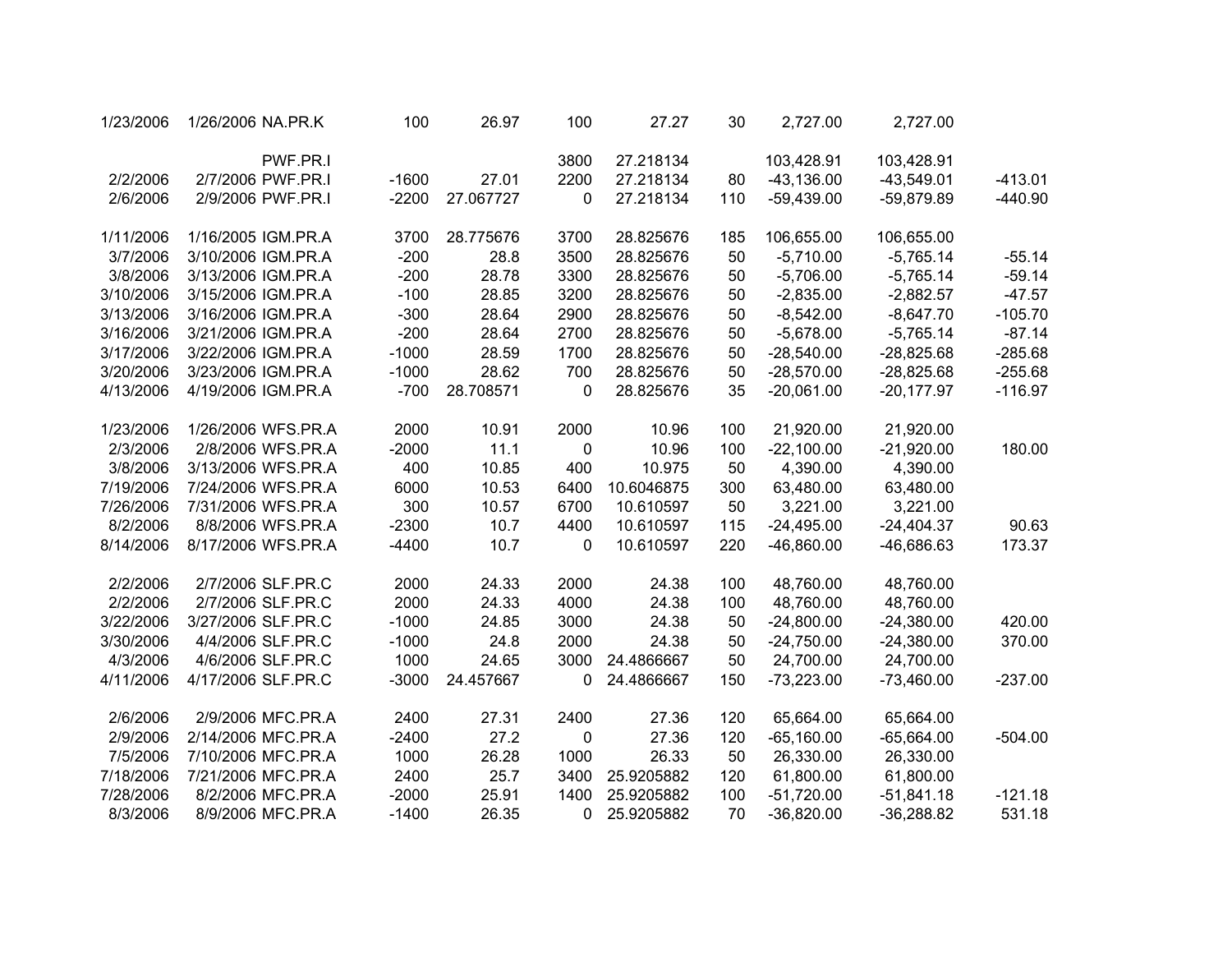| 2/9/2006  | 2/14/2006 WN.PR.B  | 2400    | 26.99125  | 2400 | 27.04125   | 120 | 64,899.00    | 64,899.00     |             |
|-----------|--------------------|---------|-----------|------|------------|-----|--------------|---------------|-------------|
| 5/18/2006 | 5/24/2006 WN.PR.B  | $-2400$ | 26.26     | 0    | 27.04125   | 120 | $-62,904.00$ | $-64,899.00$  | $-1,995.00$ |
|           |                    |         |           |      |            |     |              |               |             |
| 2/28/1996 | 3/3/2006 CGI.PR.C  | 5000    | 25        | 5000 | 25.006     | 30  | 125,030.00   | 125,030.00    |             |
| 5/18/2006 | 5/24/2006 CGI.PR.C | $-2000$ | 25.712    | 3000 | 25.006     | 100 | $-51,324.00$ | $-50,012.00$  | 1,312.00    |
| 5/30/2006 | 6/2/2006 CGI.PR.C  | $-3000$ | 25.5      | 0    | 25.006     | 30  | $-76,470.00$ | $-75,018.00$  | 1,452.00    |
| 3/13/2006 | 3/16/2006 GWO.PR.X | 1000    | 27.1      | 1000 | 27.15      | 50  | 27,150.00    | 27,150.00     |             |
| 4/13/2006 | 4/19/2006 GWO.PR.X | $-1000$ | 27.46     | 0    | 27.15      | 50  | $-27,410.00$ | $-27,150.00$  | 260.00      |
| 3/20/2006 | 3/23/2006 WN.PR.A  | 2600    | 26.086923 | 2600 | 26.136923  | 130 | 67,956.00    | 67,956.00     |             |
| 4/17/2006 | 4/20/2006 WN.PR.A  | $-2600$ | 25.981923 | 0    | 26.136923  | 130 | $-67,423.00$ | $-67,956.00$  | $-533.00$   |
| 7/28/2006 | 8/2/2006 WN.PR.A   | 2000    | 25.96     | 2000 | 26.01      | 100 | 52,020.00    | 52,020.00     |             |
| 3/30/2006 | 4/4/2006 MFC.PR.C  | 1500    | 24.89     | 1500 | 24.94      | 75  | 37,410.00    | 37,410.00     |             |
| 4/3/2006  | 4/6/2006 MFC.PR.C  | $-1000$ | 24.85     | 500  | 24.94      | 50  | $-24,800.00$ | $-24,940.00$  | $-140.00$   |
| 5/26/2006 | 5/31/2006 MFC.PR.C | $-500$  | 24.3      | 0    | 24.94      | 30  | $-12,120.00$ | $-12,470.00$  | $-350.00$   |
| 4/25/2006 | 4/28/2006 CM.PR.B  | 2500    | 26.094    | 2500 | 26.144     | 125 | 65,360.00    | 65,360.00     |             |
| 5/3/2006  | 5/8/2006 CM.PR.B   | 1600    | 26.134375 | 4100 | 26.1597561 | 80  | 41,895.00    | 41,895.00     |             |
| 7/5/2006  | 7/10/2006 CM.PR.B  | $-1000$ | 26.108    | 3100 | 26.1597561 | 50  | $-26,058.00$ | $-26, 159.76$ | $-101.76$   |
| 7/18/2006 | 7/21/2006 CM.PR.B  | $-2000$ | 26.12     | 1100 | 26.1597561 | 100 | $-52,140.00$ | $-52,319.51$  | $-179.51$   |
| 7/24/2006 | 7/27/2006 CM.PR.B  | $-1100$ | 26.15     | 0    | 26.1597561 | 55  | $-28,710.00$ | $-28,775.73$  | $-65.73$    |
| 5/18/2006 | 5/24/2006 GWO.PR.I | 3400    | 23.345882 | 3400 | 23.395882  | 170 | 79,546.00    | 79,546.00     |             |
| 5/26/2006 | 5/31/2006 GWO.PR.I | 1000    | 23.35     | 4400 | 23.3968179 | 50  | 23,400.00    | 23,400.00     |             |
| 7/24/2006 | 7/27/2006 GWO.PR.I | $-2000$ | 23.405    | 2400 | 23.3968179 | 100 | $-46,710.00$ | $-46,793.64$  | $-83.64$    |
| 8/22/2006 | 8/25/2006 GWO.PR.I | $-2000$ | 24.201    | 400  | 23.3968179 | 100 | $-48,302.00$ | -46,793.64    | 1,508.36    |
| 5/30/2006 | 6/2/2006 WN.PR.E   | 4000    | 24        | 4000 | 24.0075    | 30  | 96,030.00    | 96,030.00     |             |
| 7/26/2006 | 7/31/2006 WN.PR.E  | $-2000$ | 24.13     | 2000 | 24.0075    | 100 | $-48,160.00$ | $-48,015.00$  | 145.00      |
| 8/4/2006  | 8/10/2006 WN.PR.E  | $-1000$ | 24        | 1000 | 24.0075    | 50  | $-23,950.00$ | $-24,007.50$  | $-57.50$    |
| 8/9/2006  | 8/14/2006 WN.PR.E  | $-1000$ | 24.05     | 0    | 24.0075    | 50  | $-24,000.00$ | $-24,007.50$  | $-7.50$     |
| 8/22/2006 | 8/25/2006 WN.PR.E  | 400     | 24.1      | 400  | 24.225     | 50  | 9,690.00     | 9,690.00      |             |
| 7/24/2006 | 7/27/2006 RY.PR.B  | 2000    | 24.37     | 2000 | 24.42      | 100 | 48,840.00    | 48,840.00     |             |